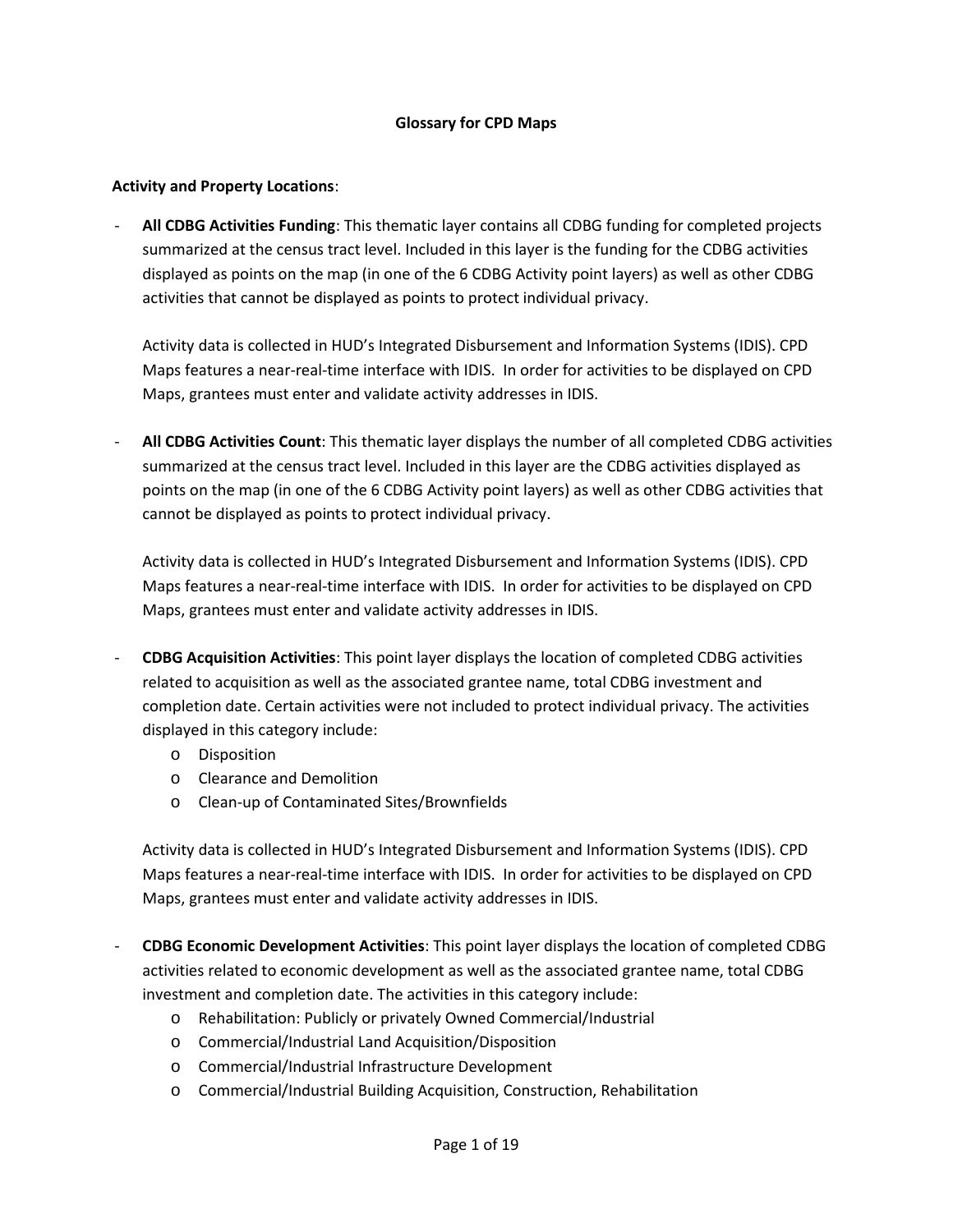- o Other Commercial/Industrial Improvements
- o Economic Development Direct: Financial Assistance to For-Profit Businesses
- o Economic Development Direct: Technical Assistance
- o Micro-Enterprise Assistance

Activity data is collected in HUD's Integrated Disbursement and Information Systems (IDIS). CPD Maps features a near-real-time interface with IDIS. In order for activities to be displayed on CPD Maps, grantees must enter and validate activity addresses in IDIS.

- **CDBG Housing Activities**: This point layer displays the location of completed CDBG activities related to housing as well as the associated grantee name, total CDBG investment and completion date. Certain activities were not included to protect individual privacy. The activities displayed in this category include:
	- o Rehabilitation: Multi-Unit Residential
	- o Public Housing Modernization
	- o Rehabilitation: Other Publicly-owned Residential Buildings
	- o Housing Services
	- o Code Enforcement
	- o CDBG Operation and Repair of Foreclosed Property

Activity data is collected in HUD's Integrated Disbursement and Information Systems (IDIS). CPD Maps features a near-real-time interface with IDIS. In order for activities to be displayed on CPD Maps, grantees must enter and validate activity addresses in IDIS.

- **CDBG Public Improvement Activities**: This point layer displays the location of completed CDBG activities related to public improvements as well as the associated grantee name, total CDBG investment and completion date. Certain activities were not included to protect individual privacy. The activities displayed in this category include:
	- Public Facilities and Improvements (general)
	- Senior Centers
	- Centers for Disabled Persons
	- Homeless Facilities (not operating costs)
	- Youth Centers/Facilities
	- Neighborhood Facilities
	- Parks, Recreational Facilities
	- Parking Facilities
	- Solid Waste Disposal Facilities
	- Flood and Drainage Facilities
	- Water/Sewer Improvements
	- Street Improvements
	- Sidewalks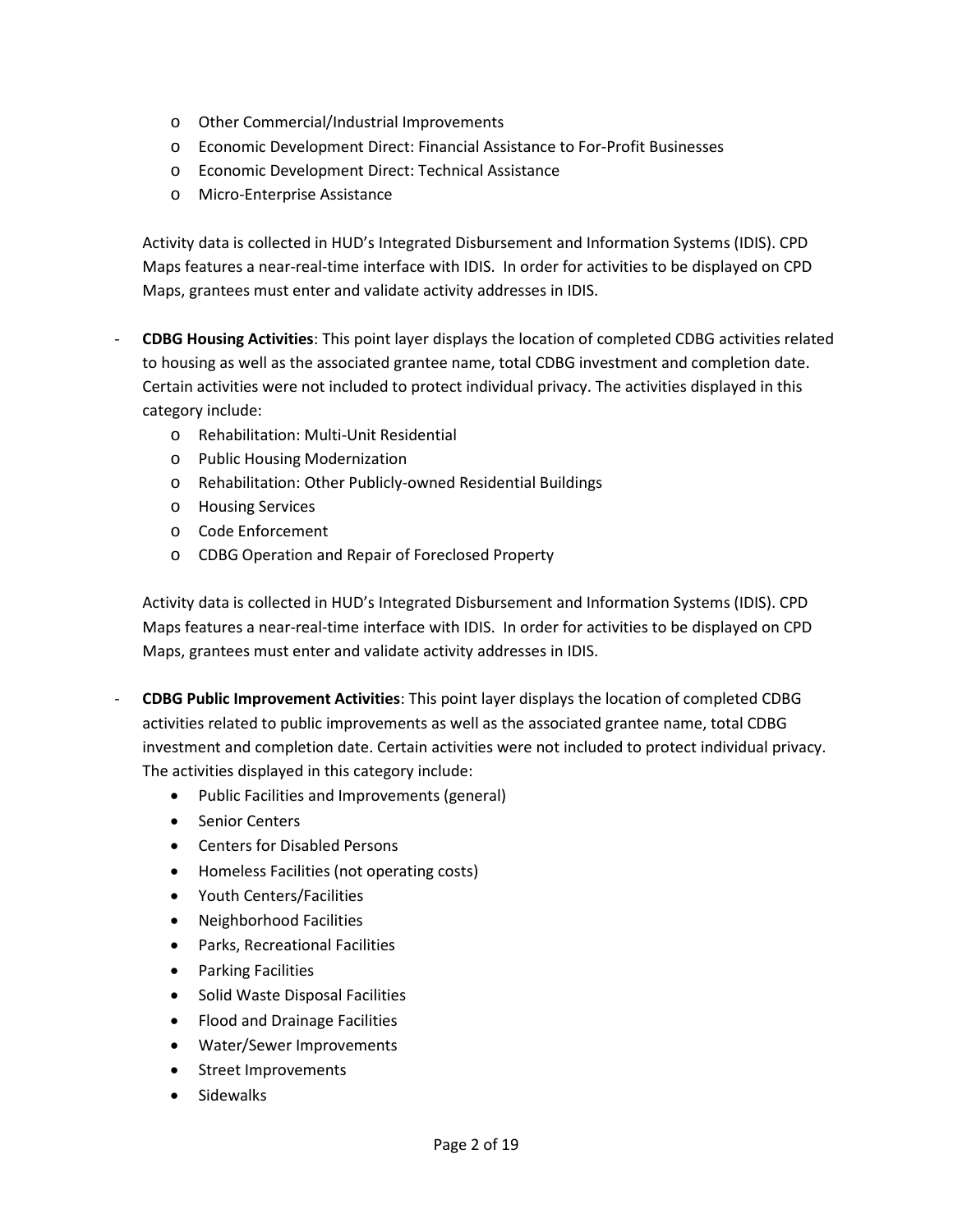- Child Care Centers/Facilities for Children
- Tree Planting
- Fire Stations/Equipment
- **•** Health Facilities
- Asbestos Removal
- Interim Assistance
- Removal of Architectural Barriers
- **•** Privately Owned Utilities
- Non-Residential Historic Preservation
- Tornado Shelters

Activity data is collected in HUD's Integrated Disbursement and Information Systems (IDIS). CPD Maps features a near-real-time interface with IDIS. In order for activities to be displayed on CPD Maps, grantees must enter and validate activity addresses in IDIS.

- **CDBG Public Services Activities**: This point layer displays the location of completed CDBG activities related to public services as well as the associated grantee name, total CDBG investment and completion date. Certain activities were not included to protect individual privacy. The activities displayed in this category include:
	- Public Services (general)
	- Senior Services
	- Services for Disabled Persons
	- Legal Services
	- Youth Services
	- **•** Transportation Services
	- Employment Training
	- **•** Crime Awareness/Prevention
	- Fair Housing Activities
	- Tenant/Landlord Counseling
	- Child Care Services
	- **•** Health Services
	- Mental Health Services
	- Screening for Lead-Based Paint/Lead Hazards Poisoning
	- Subsistence Payments
	- Homeownership Assistance (Not Direct)
	- Security Deposits
	- Homebuyer Counseling
	- Neighborhood Cleanups
	- Food Banks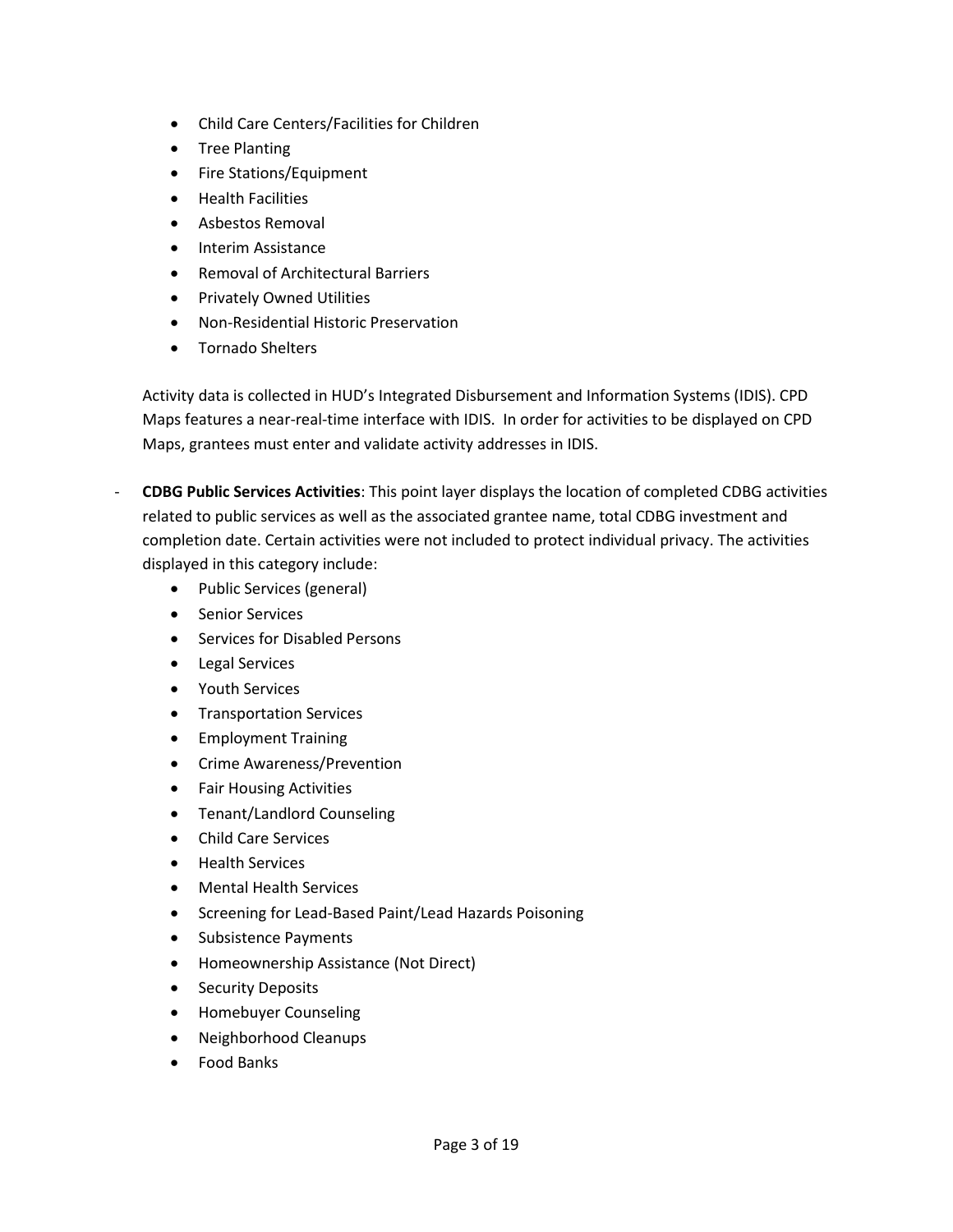Activity data is collected in HUD's Integrated Disbursement and Information Systems (IDIS). CPD Maps features a near-real-time interface with IDIS. In order for activities to be displayed on CPD Maps, grantees must enter and validate activity addresses in IDIS.

- **Other CDBG Activities**: This point layer displays the location of completed CDBG activities that do not fall into any of the other five CDBG point layer categories, as well as the associated grantee name, total CDBG investment and completion date. Certain activities were not included to protect individual privacy. The activities displayed in this category include:
	- Urban Renewal Completion
	- CDBG Non-Profit Organization Capacity Building
	- CDBG Assistance to Institutions of Higher Education

Activity data is collected in HUD's Integrated Disbursement and Information Systems (IDIS). CPD Maps features a near-real-time interface with IDIS. In order for activities to be displayed on CPD Maps, grantees must enter and validate activity addresses in IDIS.

- **HOME Activities Funding**: This thematic layer displays funding for all completed HOME activities (homebuyer assistance, homeowner rehab, tenant-based rental assistance and multifamily rental development) summarized at the census tract level. Included in this layer are the HOME rental activities displayed as points on the map and other HOME activities that cannot be displayed as points to protect individual privacy.

Activity data is collected in HUD's Integrated Disbursement and Information Systems (IDIS). CPD Maps features a near-real-time interface with IDIS. In order for activities to be displayed on CPD Maps, grantees must enter and validate activity addresses in IDIS.

- **HOME Activities Count**: This thematic layer displays a count of all completed HOME activities (homebuyer assistance, homeowner rehab, tenant-based rental assistance and multifamily rental development) summarized at the census tract level. Included in this layer are the HOME rental activities displayed as points on the map and other HOME activities that cannot be displayed as points to protect individual privacy.

Activity data is collected in HUD's Integrated Disbursement and Information Systems (IDIS). CPD Maps features a near-real-time interface with IDIS. In order for activities to be displayed on CPD Maps, grantees must enter and validate activity addresses in IDIS.

- **HOME Activities (Rental)**: This point layer displays the location of completed HOME multifamily rental development activities as well as the associated grantee name, total HOME investment, number of units, number of HOME units, and completion date. Activity data is collected in HUD's Integrated Disbursement and Information Systems (IDIS). CPD Maps features a near-real-time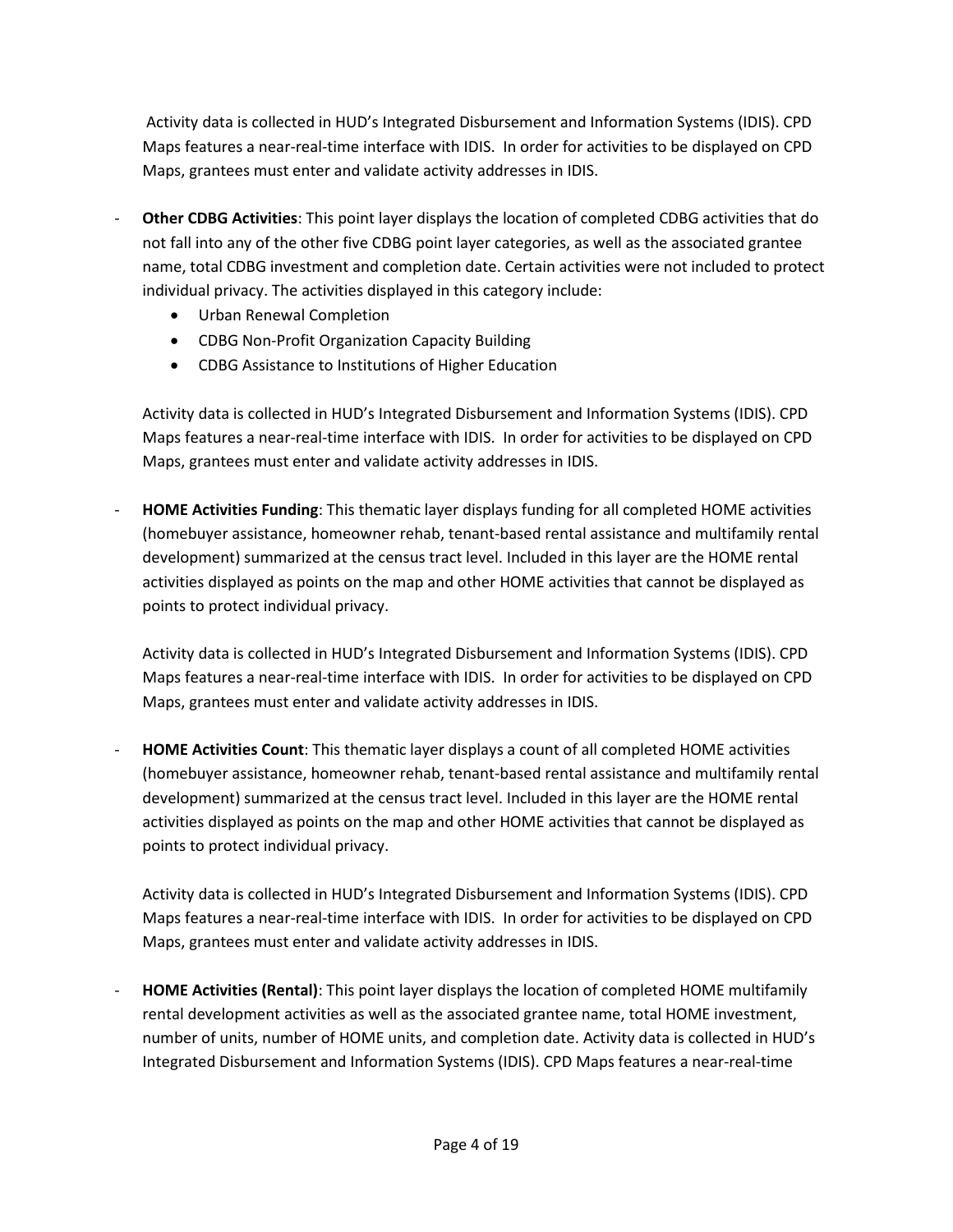interface with IDIS. In order for activities to be displayed on CPD Maps, grantees must enter and validate activity addresses in IDIS.

- **Voucher Concentration**: This layer displays the number of housing choice vouchers (HCV) and vouchers as a percentage of all housing units. HCV are administered locally by public housing agencies (PHAs). The PHAs receive federal funds from HUD to administer the voucher program. A family that is issued a housing voucher is responsible for finding a suitable housing unit of the family's choice where the owner agrees to rent under the program. This unit may include the family's present residence. A housing subsidy is paid to the landlord directly by the PHA on behalf of the participating family. The family then pays the difference between the actual rent charged by the landlord and the amount subsidized by the program.

HCV locations are identified in public records by the owner and not the tenant so access to this information is restricted to help safeguard the location of HCV units. The data in this layer are aggregated to the census tract.

- **NSP Completed Activities**: This layer displays counts and funding amount of completed NSP-funded activities as reported by grantees in DRGR. These activities include rehab and new construction, homeownership assistance, clearance/demolition, land banking and acquisition activities.
- **Public Housing Developments**: This layer displays the public housing developments as well as the name of each development, the number of units and occupancy rate. Public housing was provides decent and safe rental housing for eligible low-income families, the elderly, and persons with disabilities and comes in all sizes and types, from scattered single family houses to high-rise apartments for elderly families. There are approximately 1.2 million households living in public housing units, managed by some 3,300 housing agencies (HAs). HUD administers Federal aid to local housing agencies (HAs) that manage the housing for low-income residents at rents they can afford. HUD furnishes technical and professional assistance in planning, developing and managing these developments.
- **LIHTC Properties**: This layer displays the location of Low-Income Housing Tax Credit (LIHTC) financed properties, as well as the name of the property, total number of units, the number of lowincome units, the year the property was placed in service, and the total dollar amount of HOME and CDBG funds, if applicable. The LIHTC program gives [State and local LIHTC-allocating agencies](http://lihtc.huduser.org/agency_list.htm) nearly \$8 billion in annual budget authority to issue tax credits for the acquisition, rehabilitation, or new construction of rental housing targeted to lower-income households. The LIHTC database, created by HUD and available to the public since 1997, contains information on 33,777 projects and almost 2,203,000 housing units placed in service between 1987 and 2009. HUD's database is the only complete national source of information on the size, unit mix, and location of individual projects.
- **HUD Multifamily Properties**: This layer displays location of properties funded from HUD's Multifamily Housing program as well as the name of the property, the number of units and the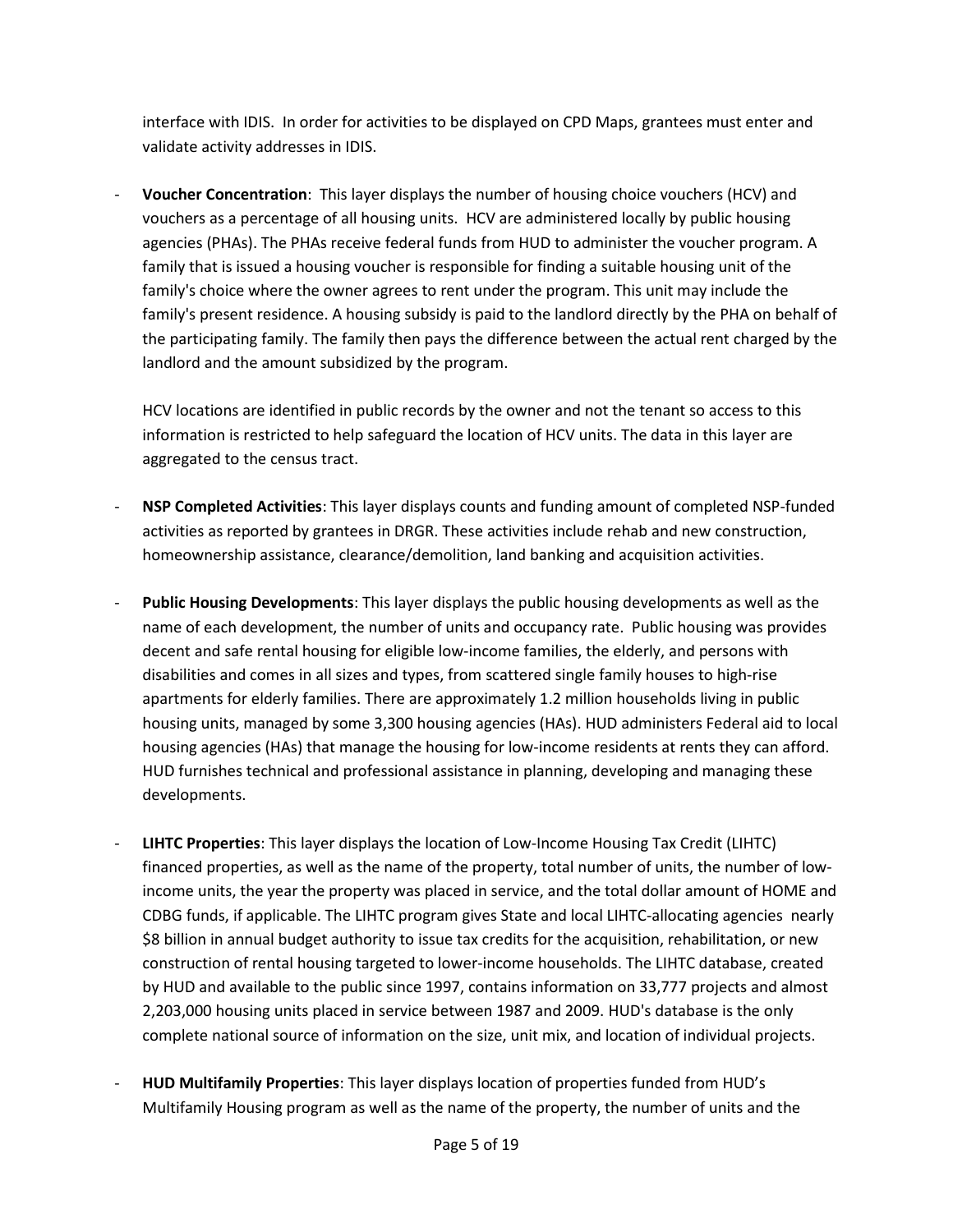number of assisted units. HUD's Multifamily Housing property portfolio consists primarily of rental housing properties with five or more dwelling units such as apartments or town houses, but can also be nursing homes, hospitals, elderly housing, mobile home parks, retirement service centers, and occasionally vacant land, however, this layer does not include hospitals. Data included are for projects placed in service through September 2011.

**American Community Survey (ACS) 2005-2009**: The ACS is an ongoing survey that is updated every year. The2005-2009 ACS data are 5-year estimates that reflect the average characteristics over the entire period. These are population and housing characteristics based on data collected by the US Census Bureau from January 1, 2005 to December 31, 2009, not the 2010 Census population counts. Estimates are available for every state, county, city, town, place, American Indian Area, Alaska Native Area, and Hawaiian Home Land, as well as for census tracts and block groups. CPD Maps displays ACS data and thematic and outline layers at the census tract level. Thematic layers in the Map Selection widget that display 2005-2009 ACS data include:

- % Commute Time > 60 minutes
- % Unemployment
- % White Alone
- % Black or African American
- % American Indian/Alaska Native
- % Asian
- % Native Hawaiian/Pacific Islander
- % Some other race alone
- % Two or more races
- % Persons of Hispanic Origin
- Total households
- %Median Household Income
- Poverty Rate
- Average Household Size
- % Non-English Speaking
- % Rental housing built before 1980
- % Rental housing built before 1949
- Median Home Value
- % Owner Occupied
- Median Contract Rent
- % Renter occupied
- Vacancy Rate
- % Renter units with 3 or more units
- % Owner units with 3 or more units
- % of structures with 5-19 units
- % of structure with 20+ units
- % vacancy rate > 10%
- % vacancy rate >7%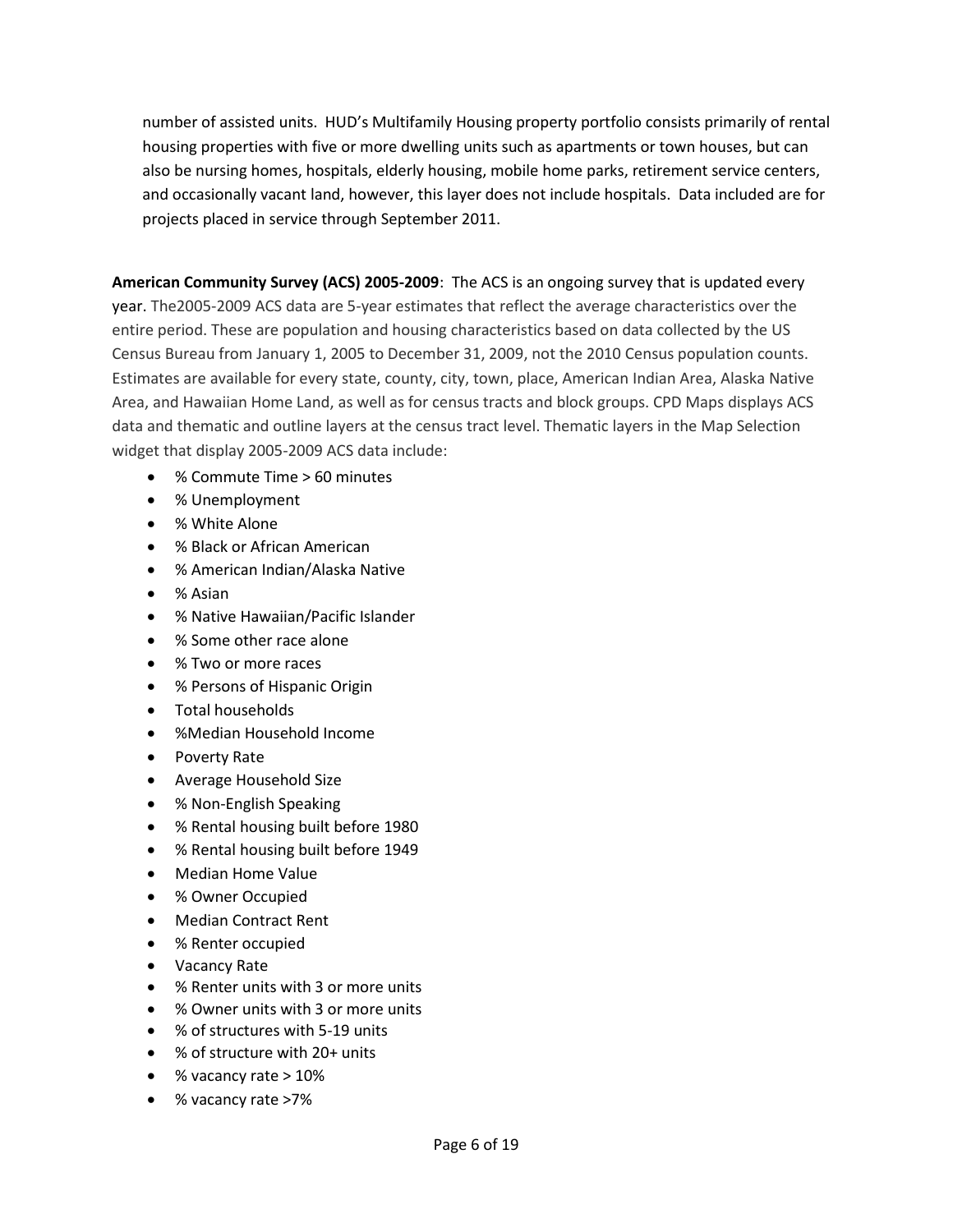Housing Cost Burden

The following layer in the Map Selection widget display the difference between 2000 Decennial Census data and 2005-2009 ACS data:

- Percentage Point Change in Unemployment Rate
- Percentage Point Change in Homeownership Rate
- **•** Percentage Point Change in Vacancy Rate
- Percentage Point Change in Rental Vacancy Rate
- Percentage Point Change in For Sale Vacancy Rate
- Percentage Point Change in Poverty Rate
- Percent Change in Population
- Percent Change in Median Household Income
- Percent Change in Housing Units
- Percent Change in Households
- Percent Change in Real Contract Rent
- Percent Change in Real Median Home Value
- Percent Change in Population (age 0-17)
- Percent Change in Population (age 18-24)
- Percent Change in Population (age 25-64)
- Percent Change in Population (age 65 and over)

**Area Median Family Income (AMFI) (or HUD Area Median Family Income [HAMFI]):** Median Family Income (MFI) is an annual income figure. Unlike per capita income, which is an average, the median divides the distribution of the incomes of all families into two equal parts: one-half below the median income and one-half above. MFI is based on the distribution of the total number of families, including those with no income.

HAMFI is a statistic calculated by HUD for each jurisdiction and is not necessarily the same as other calculations of median incomes (such as a simple Census number), due to a number of adjustments. This statistic is used to calculate Fair Market Rents (FMRs) and income limits that determine eligibility for HUD assisted housing and community development programs. Specifically, for each metropolitan area, subarea of a metropolitan and non-metropolitan county, 5-year ACS data is used as the basis for calculating MFI estimates.

**Aggregate**: This statistic is the total for a particular measure in area of observation.

**Annual Action Plan**: Submission of the Annual Action Plan (Action Plan) is required by statute for grantees who receive one or more of four formula grant programs administered by the Department of Housing and Urban Development's Office of Community Planning and Development: Community Development Block Grant (CDBG), HOME Investment Partnerships (HOME), Emergency Shelter Grants (ESG), and Housing Opportunities for Persons with AIDS (HOPWA). In order to receive each year's grant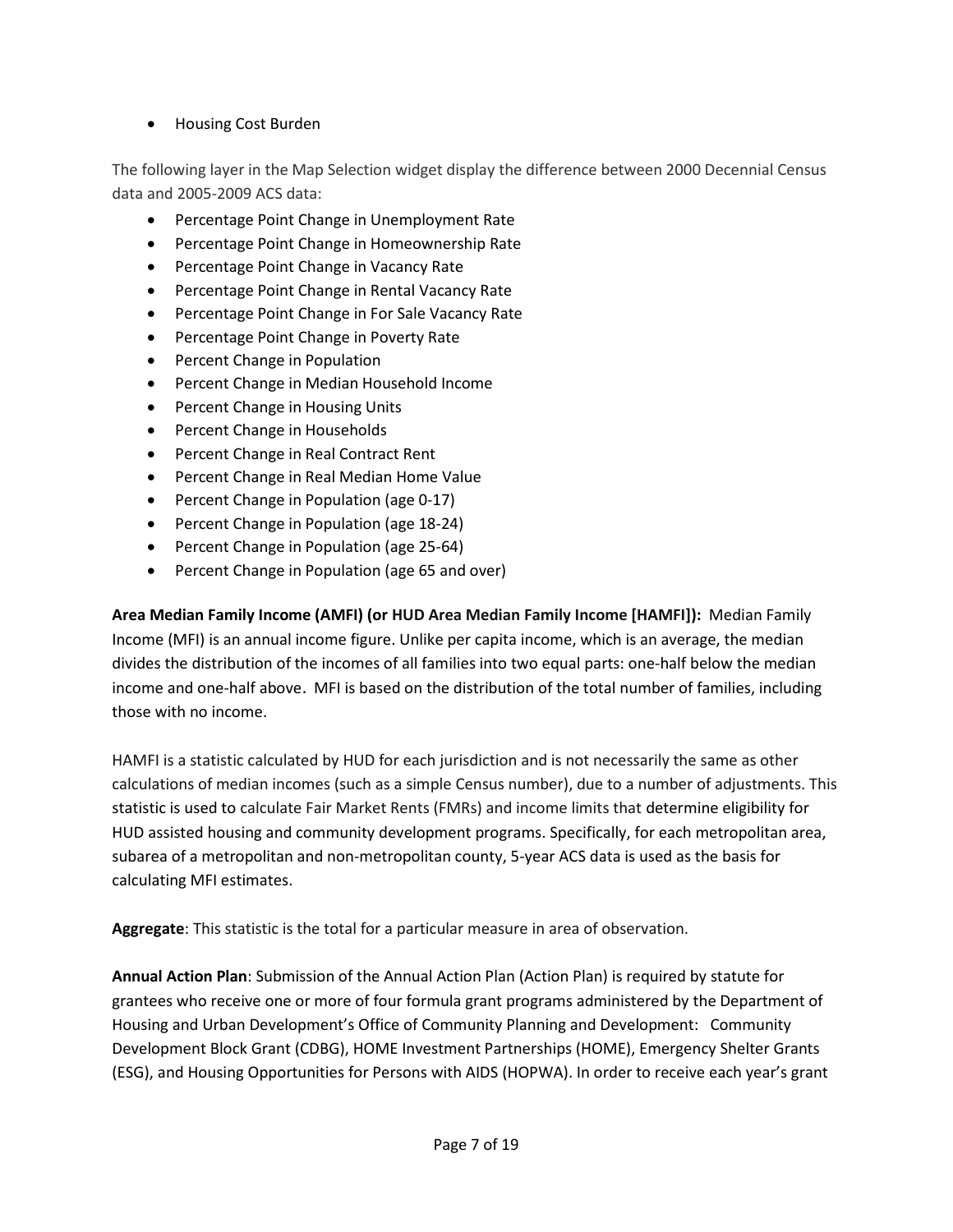allocation, grantees must submit an Action cases reported during the last reporting year. This data is collected by the Center for Disease Control and Prevention (CDC).

**Area Prevalence (Persons Living with HIV/AIDS per population)**: The prevalence rates of HIV/AIDS per 100,000 people. This data is collected by the Center for Disease Control and Prevention (CDC).

**Area Incidence of AIDS**: The number of new AIDS cases reported during the last reporting year. This data is collected by the Center for Disease Control.

**Census Tract**: This is an outline layer in CPD Maps and a unit by which thematic maps are drawn. Census tracts are small, relatively permanent statistical subdivisions of a county or equivalent entity that are updated by local participants prior to each decennial census as part of the Census Bureau's Participant Statistical Areas Program. The Census Bureau updates census tracts in situations where no local participant existed or where state, local, or tribal governments declined to participate. The primary purpose of census tracts is to provide a stable set of geographic units for the presentation of statistical data.

Census tracts generally have a population size between 1,200 and 8,000 people, with an optimum size of 4,000 people. A census tract usually covers a contiguous area; however, the spatial size of census tracts varies widely depending on population density. Census tract boundaries are delineated with the intention of being maintained over a long time so that statistical comparisons can be made from census to census. Census tracts occasionally are split due to population growth or merged as a result of substantial population decline.

Census tract boundaries generally follow visible and identifiable features. They may follow non-visible legal boundaries, such as minor civil division (MCD) or incorporated place boundaries in some states and situations, to allow for census-tract-to-governmental-unit relationships where the governmental boundaries tend to remain unchanged between censuses. State and county boundaries always are census tract boundaries in the standard census geographic hierarchy. Tribal census tracts are a unique geographic entity defined within federally recognized American Indian reservations and off-reservation trust lands and can cross state and county boundaries. Tribal census tracts may be completely different from the census tracts and block groups defined by state and county.

**Chronically Homeless**: An individual or family that (i) is homeless and lives or resides in a place not meant for human habitation, a safe haven, or in an emergency shelter; (ii) has been homeless and living or residing in a place not meant for human habitation, a safe haven, or in an emergency shelter continuously for at least 1 year or on at least 4 separate occasions (where each occasion was at least 15 days in duration) in the last 3 years; and (iii) has an adult head of household (or a minor head of household if no adult is present in the household) with a diagnosable substance use disorder, serious mental illness, developmental disability (as defined in section 102 of the Developmental Disabilities Assistance and Bill of Rights Act of 2000 (42 U.S.C. 15002)), post traumatic stress disorder, cognitive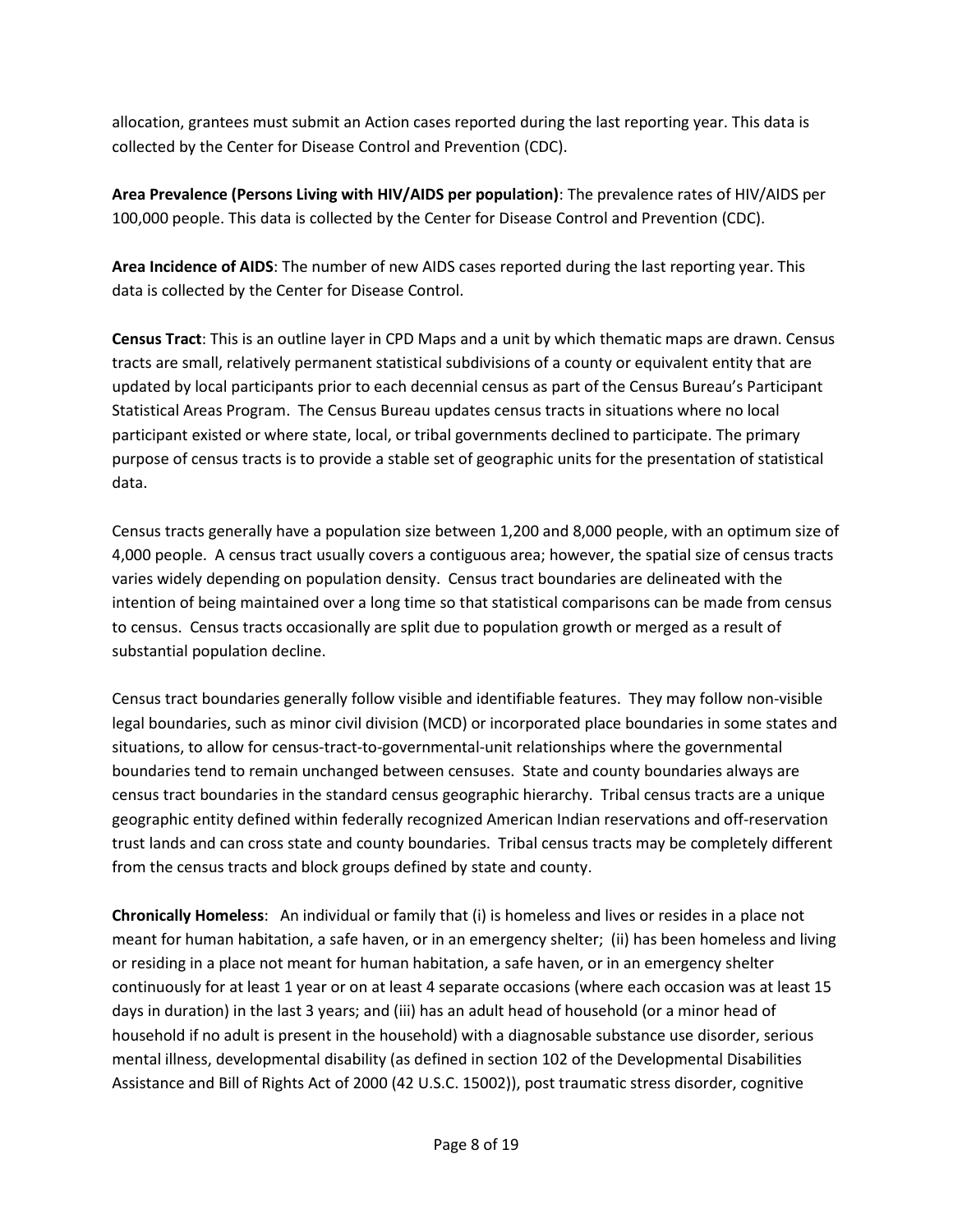impairments resulting from a brain injury, or chronic physical illness or disability, including the cooccurrence of 2 or more of those conditions.

A family will qualify as chronically homeless if the head of household has met all of the requirements of (i) through (iii) of the statutory definition above, given that a family's composition may fluctuate during the course of the head of household's homeless experience.

An individual who currently lives or resides in an institutional care facility, including a jail, substance abuse or mental health treatment facility, hospital or other similar facility, and has resided there for fewer than 90 days shall be considered chronically homeless if such person met all of the requirements described above, prior to entering that facility.

**Civilian Labor Force**: This is a statistic describing the number of people who are classified as employed or unemployed in accordance with the following criteria (as defined by the 2005-2009 ACS) -

Employed - This category includes all civilians 16 years old and over who either (1) were at work; or (2) were with a job but not at work. Excluded from the employed are people whose only activity consisted of work around the house or unpaid volunteer work for religious, charitable, and similar organizations; also excluded are all institutionalized people and people on active duty in the United States Armed Forces.

Unemployed - All civilians 16 years old and over are classified as unemployed if they (1) were neither at work nor with a job but not at work during the reference week, and (2) were actively looking for work during the last 4 weeks, and (3) were available to start a job. Also included as unemployed are civilians who did not work at all during the reference week, were waiting to be called back to a job from which they had been laid off, and were available for work except for temporary illness. Examples of job seeking activities are:

- Registering at a public or private employment office
- Meeting with prospective employers
- Investigating possibilities for starting a professional practice or opening a business
- Placing or answering advertisements63
- Writing letters of application
- Being on a union or professional register

**Community Development Block Grant (CDBG)**: CDBG is a Federal formula block grant program designed to ensure that State and local governments are able to maintain decent affordable housing, to provide services to the most vulnerable in our communities, and to create jobs through the expansion and retention of businesses.

The annual CDBG appropriation is allocated on a formula basis to States and local jurisdictions called "non-entitlement" and "entitlement" communities respectively. Entitlement communities are comprised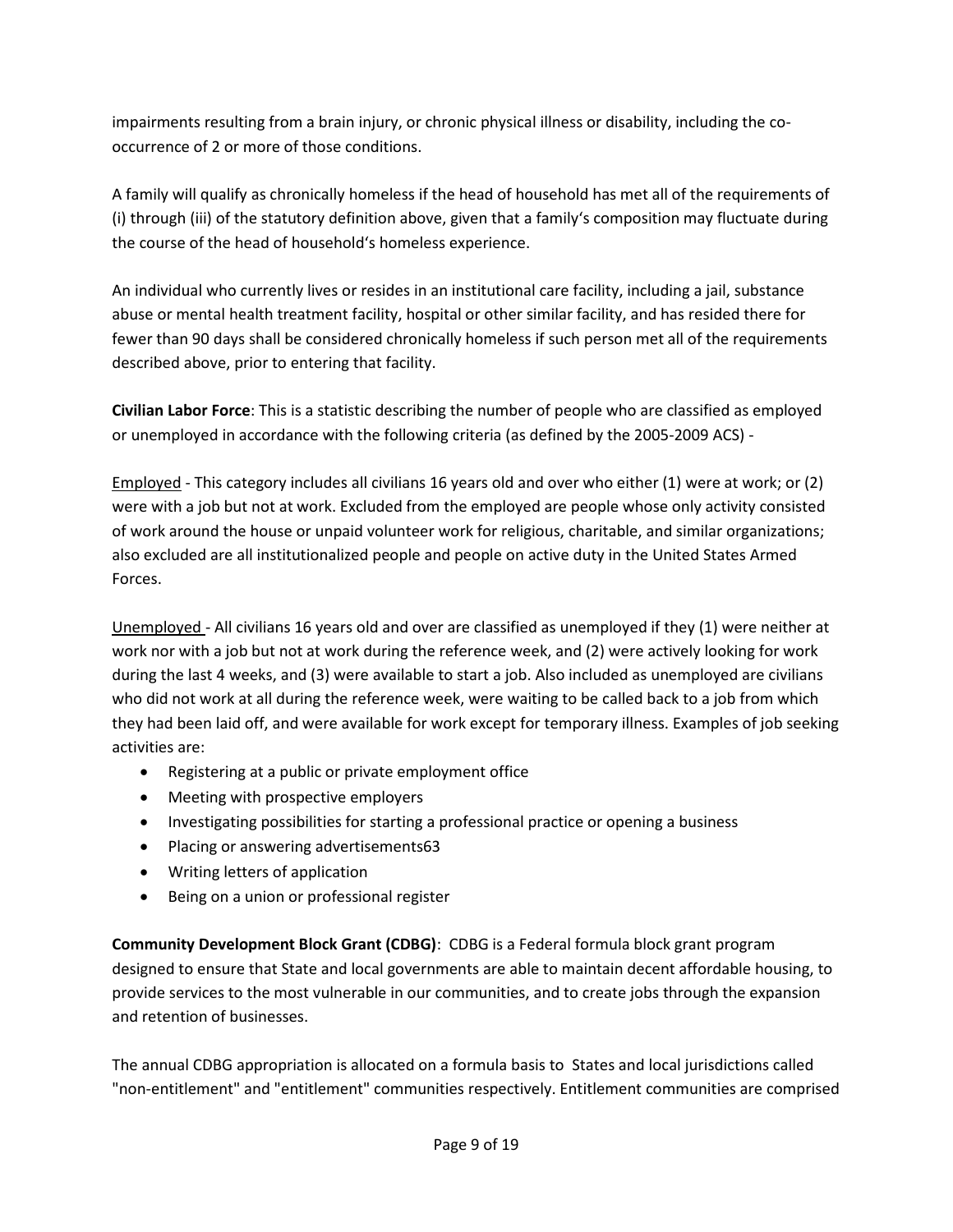of central cities of Metropolitan Statistical Areas (MSAs); metropolitan cities with populations of at least 50,000; and qualified urban counties with a population of 200,000 or more (excluding the populations of entitlement cities). States distribute CDBG funds to units of general local government not qualified as entitlement communities.

HUD determines the amount of each state and local government's grant by using a formula comprised of several measures of community need, including the extent of poverty, population, housing overcrowding, age of housing, and population growth lag in relationship to other metropolitan areas.

**Comprehensive Housing Affordability Strategy (CHAS) 2005-2009**: HUD requests "custom tabulations" of Census data from the US Census Bureau that are not available through standard Census products. These data, known as the CHAS data, demonstrate the extent of housing problems and housing needs, particularly for extremely low-, very low-, low- and moderate-income households. HUD provides the CHAS data for grantees to use to plan how to spend HUD funds. HUD may also use this data to distribute grant funds. The 2005-2009 CHAS data is based on the 2005-2009 5-year ACS estimates. Because the Census Bureau provides this data at HUD's request, the CHAS data lags approximately one year behind the ACS.

**Consolidated Annual Performance Evaluation Report (CAPER)**: Each jurisdiction or state that has an approved Con Plan must annually review and report on the progress it has made in carrying out its Con Plan and Action Plan. This performance report, called a CAPER, must include a description of the resources made available, the investment of available resources, the geographic distribution and location of investments, the families and persons assisted (including the racial and ethnic status of persons assisted), actions taken to affirmatively further fair housing, and other goals set forth in the Con Plan and Action Plan.

**Consolidated Plan**: Submission of the Consolidated Plan (Con Plan) is required by statute for grantees who receive one or more of four formula grant programs administered by the Department of Housing and Urban Development's Office of Community Planning and Development: Community Development Block Grant (CDBG), HOME Investment Partnerships (HOME), Emergency Shelter Grants (ESG), and Housing Opportunities for Persons with AIDS (HOPWA).

Grantees submit a Con Plan every three to five years, which consists of a needs assessment, a market analysis and a strategic plan, in which grantees lay out priority needs and goals over the planning period. In order to receive each year's grant allocation, grantees also must submit an Annual Action Plan describing the projects and activities they plan to carry out throughout that year toward their Consolidated Plan goals.

The purpose of the plan is to provide HUD with preliminary assessment as to the statutory and regulatory eligibility of proposed grantee projects and for informing citizens of intended uses of program funds. The Con Plan is also a strategy to be followed when carrying out HUD formula grant programs and a management tool for assessing performance and tracking results.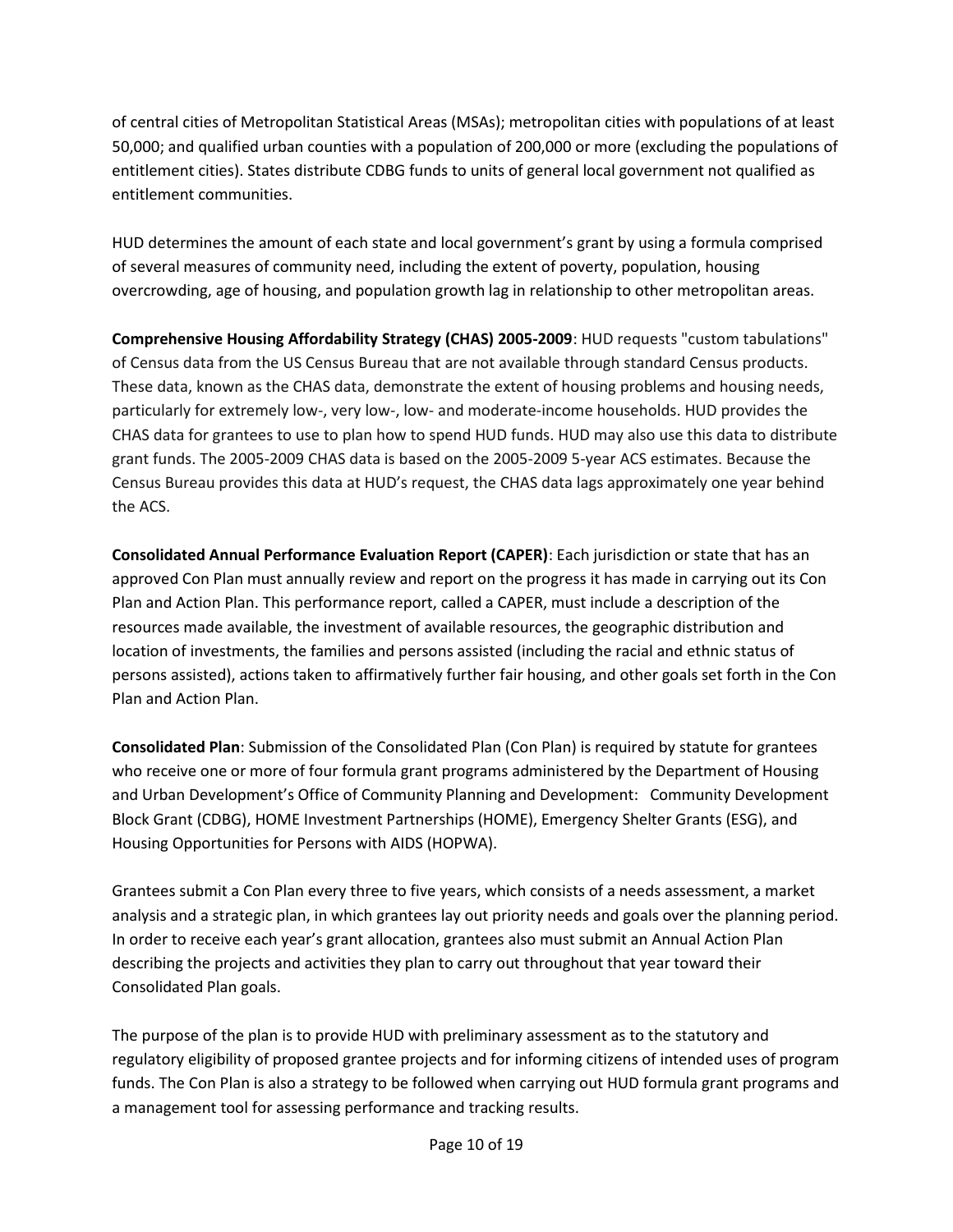**Consortium (CNSRT)**: Forming a consortium is a way for local governments that would not otherwise qualify for funding to join with other contiguous units of local government to directly participate in the HOME program. The representative of the consortium, also known as the lead entity, assumes overall responsibility for compliance with the HOME program requirements.

As the PJ, the lead entity is responsible for the long-term affordability requirements of all projects developed by the consortium regardless of whether the consortium is still in existence. The consortium members should have confidence in the lead entity's ability to assume and maintain this responsibility on their behalf.

In FY 2011, there were 143 consortia Participating Jurisdictions (PJs). These PJs include among their members, jurisdictions that are interested in taking a more regional, collaborative approach to meeting their affordable housing needs and do not meet the minimum threshold for an individual formula allocation on their own.

**Constrained Rental Supply:** A canned map in CPD Maps designed to help communities identify a need for additional affordable rental investment. The map displays the change in population, difficult to develop areas, and the locations of fixed rail transit lines and stations.

**Continuum of Care (CoC)**: The group composed of relevant organizations, which generally includes nonprofit homeless providers, victim service providers, faith-based organizations, governments, businesses, advocates, public housing agencies, school districts, social service providers, mental health agencies, hospitals, universities, affordable housing developers, law enforcement, organizations that serve homeless and formerly homeless veterans, and homeless and formerly homeless persons that are organized to plan for and provide, as necessary a system of outreach, engagement, and assessment; emergency shelter; rapid re-housing; transitional housing; permanent housing; and prevention strategies to address the various needs of homeless persons and persons at risk of homelessness for a specific geographic area.

The McKinney-Vento Homeless Assistance Act programs administered by HUD require the development of a Continuum of Care system in the community where assistance is being sought. Funds are granted competitively following the annual Notice of Funding Availability (NOFA). Each application must include a certification that the project is consistent with the Consolidated Plan of the jurisdiction where each proposed project is found.

Continuum of Care Homeless Assistance Programs include:

- [Supportive Housing Program](http://portal.hud.gov/hudportal/HUD/program_offices/comm_planning/homeless/programs/shp) Provides housing, including housing units and group quarters, that has a supportive environment and includes a planned service component.
- [Shelter Plus Care Program](http://portal.hud.gov/hudportal/HUD/program_offices/comm_planning/homeless/programs/splusc) Provides grants for rental assistance for homeless persons with disabilities through four component programs: Tenant, Sponsor, Project, and Single Room Occupancy Rental Assistance.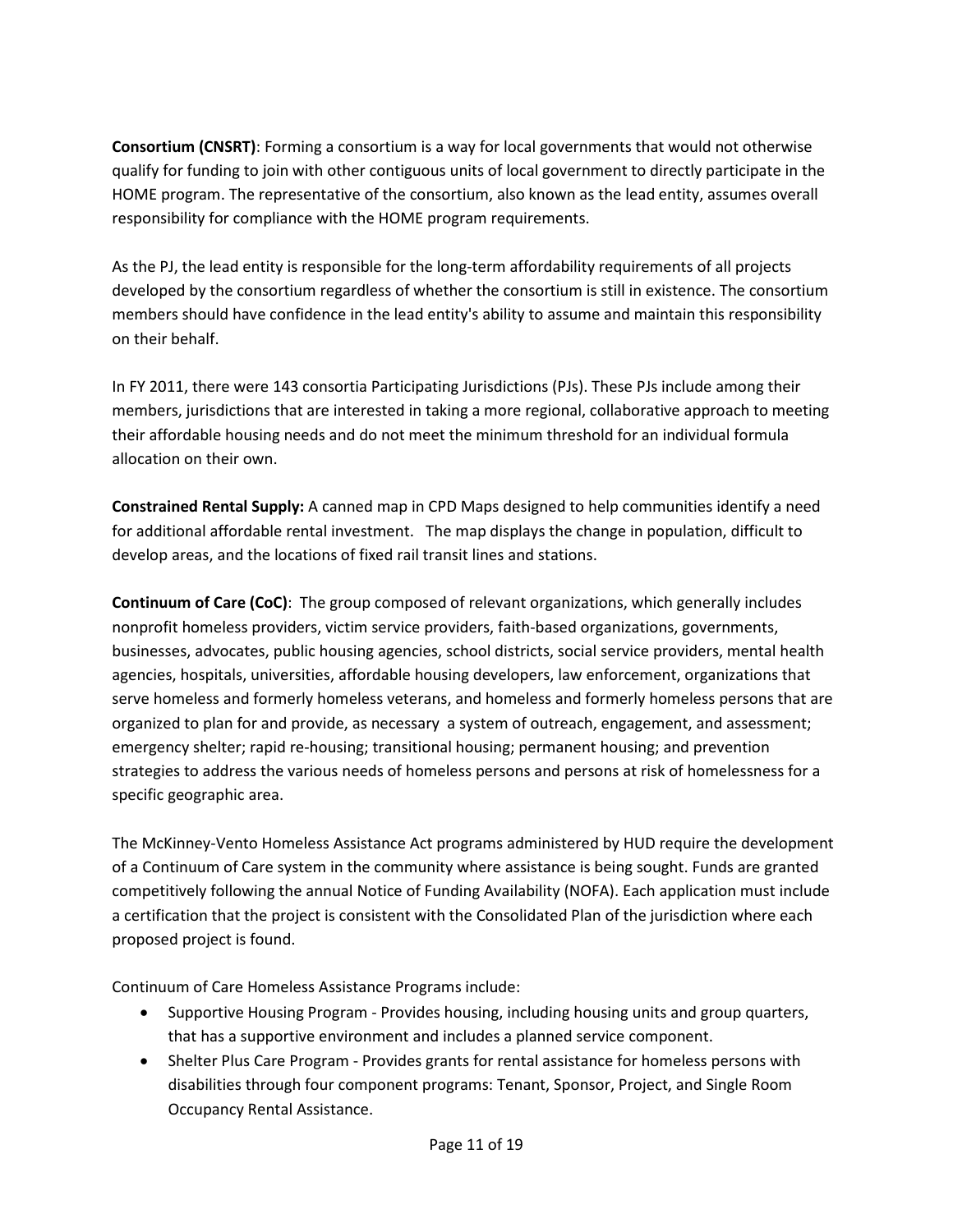• [Single Room Occupancy Program](http://portal.hud.gov/hudportal/HUD/program_offices/comm_planning/homeless/programs/sro) - Provides rental assistance on behalf of homeless individuals in connection with moderate rehabilitation of SRO dwellings.

**Contract Rent**: Contract rent is defined in the ACS as the monthly housing cost expenses for renters. When the data is used in conjunction with utility costs and income data, the information offers an excellent measure of housing affordability and excessive shelter costs. The data also serve to aid in the development of housing programs to meet the needs of people at different economic levels, and to provide assistance to agencies in determining policies on fair rent.

Contract rent is the monthly rent agreed to or contracted, regardless of any furnishings, utilities, fees, meals, or services that may be included. For vacant units, it is the monthly rent asked for the rental unit at the time of interview. If the contract rent includes rent for a business unit or for living quarters occupied by another household, only that part of the rent estimated to be for the respondent's unit was included. Any rent paid for additional units or for business premises was excluded. If a renter pays rent to the owner of a condominium or cooperative, and the condominium fee or cooperative carrying charge also is paid by the renter to the owner, the condominium fee or carrying charge was included as rent. If a renter receives payments from lodgers or roommates who are listed as members of the household, the rent without deduction for any payments received from the lodgers or roommates was to be reported. The survey respondent was to report the rent agreed to or contracted for even if paid by someone else such as friends or relatives living elsewhere, a church or welfare agency, or the government through subsidies or vouchers.

**Cumulative Cases of AIDS Reported**: This statistic is the total number of cases reported over course of epidemic, including persons living with AIDS and persons now deceased. Data used as part (75%) of current HOPWA formula. This data is collected by the Center for Disease Control and Prevention (CDC).

**Crowding (or Overcrowding)**: Crowding is defined in the CHAS as a housing unit with more than 1 person per room. Severe overcrowding is more than 1.5 persons per room.

**Custom Breaks**: This setting allows the user to manually set the break values between each class in a thematic map. If the user decides to customize the classification, the selected ranges should maximize the between-class differences and minimize the within-class differences.

**Difficult to Develop Areas (DDAs)**: This is an outline layer in CPD Maps. DDAs are census tracts determined by HUD to have high development costs and low median incomes. HUD designates Difficult Development Areas (DDAs) annually for purposes of the Low-Income Housing Tax Credit (LIHTC). For each metropolitan area and each non-metropolitan county, HUD compares the Fair Market Rent (FMR) for a two-bedroom unit to the Very Low Income (30 percent AMI) limit for a four-person household. DDAs are those with the highest ratios. Data from the 2010 census on total population of metropolitan areas and from the 2000 census for nonmetropolitan areas are used for this calculation.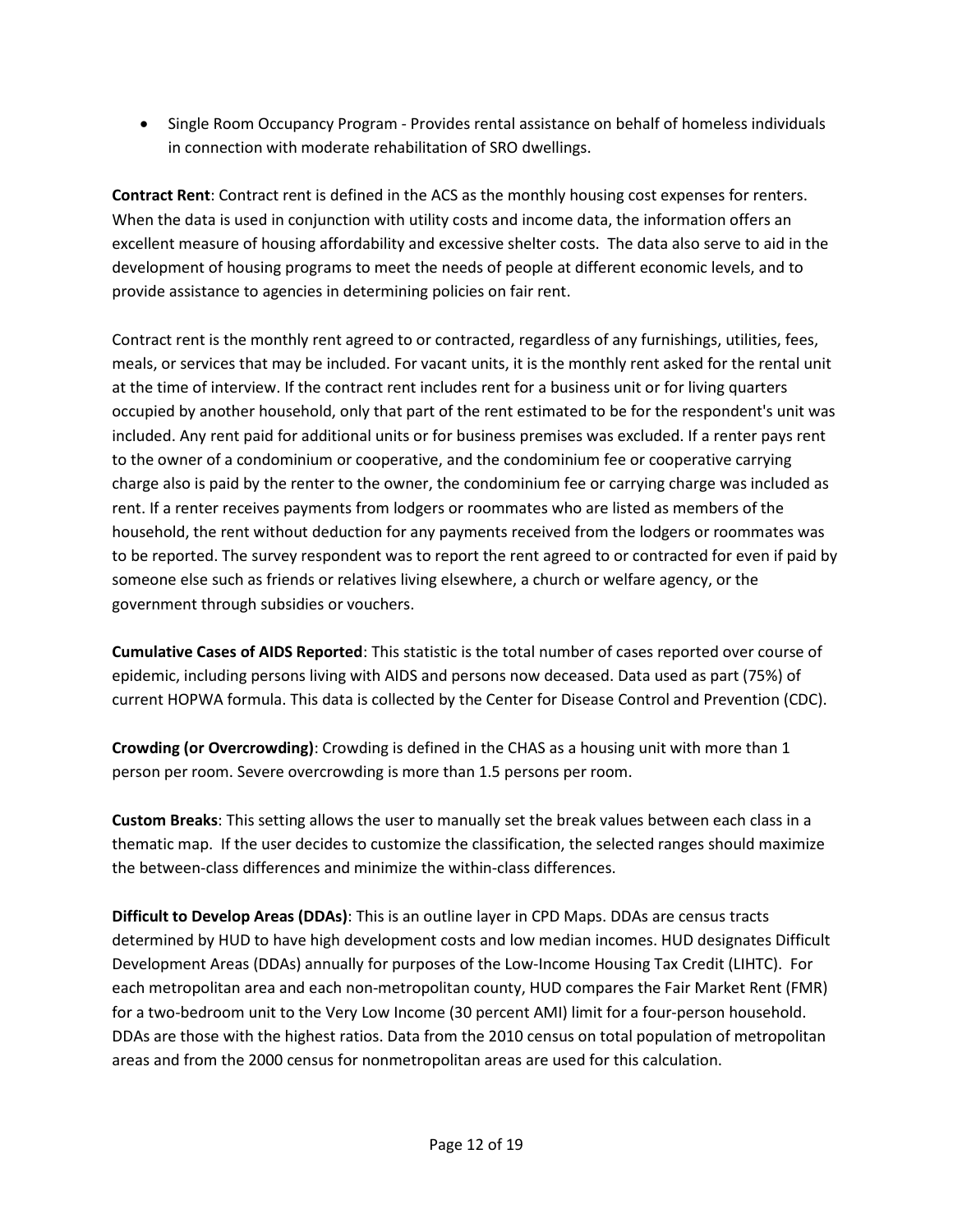**Elderly Household**: HUD defines elderly as age 62 and up. An elderly household contains at least one person over age 62. Individuals age 75 and up are generally recognized as a population with different needs than those 62-74, so the CHAS data separates these groups. "Elderly" refers to individuals 62-74, while those 75 and up may be referred to as "extra elderly" or "frail elderly."

**Emergency Shelter**: Any facility, the primary purpose of which is to provide a temporary shelter for the homeless in general, or for specific populations of the homeless, and which does not require occupants to sign leases or occupancy agreements.

**Emergency Solutions Grant (ESG)**: Formerly known as Emergency Shelter Grant, ESG is a formula grant program designed to help people quickly regain stability in permanent housing after experiencing a housing crisis and/or homelessness. Funding is provided to engage homeless individuals and families living on the street, improve the quality of emergency shelters for homeless individuals and families, help operate these shelters, provide essential services to shelter residents, rapidly re-house homeless individuals and families and prevent individuals and families from becoming homeless.

**Entitlement**: A city, urban county, or State governmental entity that receives funds directly from HUD for one or more of four formula grant programs (CDBG, HOPWA, and ESG). For the HOME program, these communities are known as participating jurisdictions (PJs).

**Equal Intervals**: This classification makes the range of each class the same. For example, if the user were classifying census tracts into three categories using population, and the populations of the census tracts ranged from 0 to 300, the three classes would be 0 to 100, 100 to 200, and 200 to 300.

**Facility Based Housing**: For the Special Needs Assistance Programs, this is beds (including cots or mats) located in a residential homeless assistance facility dedicated for use by persons who are homeless.

For the HOPWA program, these are housing expenditures which provide support to facilities, including community residences, SRO dwellings, short-term or transitional facilities, project-based units, master leased units, scattered site units leased by the organization, and other housing facilities approved by HUD.

**Geometric Intervals**: A method of classifying data that sets class breaks based on an algorithm that ensures that each class range has approximately the same number of values with each class and that the change between intervals is fairly consistent.

**HAMFI (or HUD Area Median Family Income):** See definition for Area Median Income (or "AMI)

**HOME Investments Partnership Program (HOME):** HOME is the largest Federal block grant to State and local governments designed exclusively to create affordable housing for low-income households. HOME provides formula grants to States and localities that communities use -often in partnership with local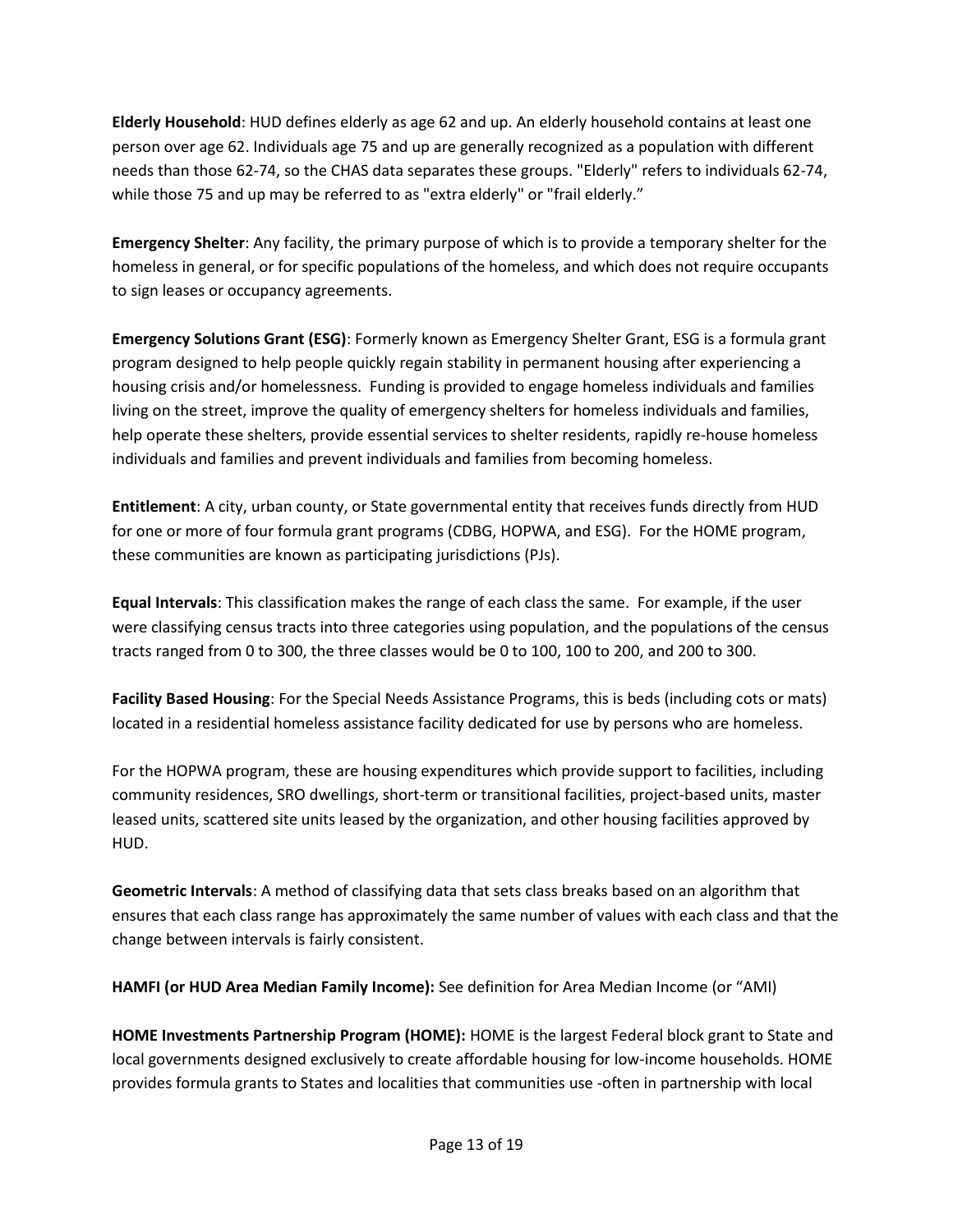nonprofit groups-to fund a wide range of affordable housing activities, including homebuyer assistance, homeowner rehab, tenant-based rental assistance and multifamily rental development.

**Homebuyer Zones:** A canned map in CPD Maps designed to help communities identify neighborhoods with opportunities for homeowner housing programs. The map displays the mean home values for census tracts with vacancy rates above seven percent.

**Homeownership Rate:** This statistic is the ratio of the number of homeowner households in a geographic area to the total number of households in that area.

**Housing Affordability Near Transit:** A canned map in CPD Maps designed to help communities identify the affordability of rental housing near fixed rail transit stops as compared to the locations of investments in affordable rental units. The map displays the percent of rental units affordable to households at 50% of HAMFI, low-mod census tracts, and the locations of fixed rail transit lines and stations, HOME Multifamily Rental Activities, LIHTC Proprieties, and HUD Multifamily Properties.

**Housing Cost Burden (or Cost Burden)**: This statistic is defined in the CHAS as monthly housing costs (including utilities) that exceed 30% of monthly income. For monthly income, the CHAS tabulations use adjusted household income, which includes the income of all members of the household at the time of the survey.

**Housing Opportunities for Persons with AIDS (HOPWA):** HOPWA is a federal grant program that provides various types of housing assistance (e.g. Tenant-Based Rental Assistance, operating costs for community residences) and supportive services to low-income people with HIV/AIDS and their families. HOPWA funds may also be used for case management, mental health services, substance abuse treatment, nutritional services, assistance with daily living, and other supportive services. HOPWA funds may also be used to place eligible households into permanent housing and provide housing information services to foster connections to stable housing outcomes.

**Identify Tool:** A CPD Maps feature that allows the user to display underlying data for a selected geography or point on the map.

**Large Family Households:** Five or more persons that live together as a family in the same dwelling.

**Legend:** A CPD Maps feature that identifies the data that correlates to each symbol or color being displayed on the map. For theme-based maps, the legend shows the ranges of data that are being represented by each color on the map. The legend will open automatically in CPD maps when the user selects data in the Guide Me wizard or in the Map Selection Tool.

**Low-mod Census Tracts:** This is an outline layer in CPD Maps that displays census tracts where at least 51% of persons are low- or moderate-income. (A low-income person is an individual or a member of a family whose income is no more than 50% of the area median income (AMI); a moderate-income person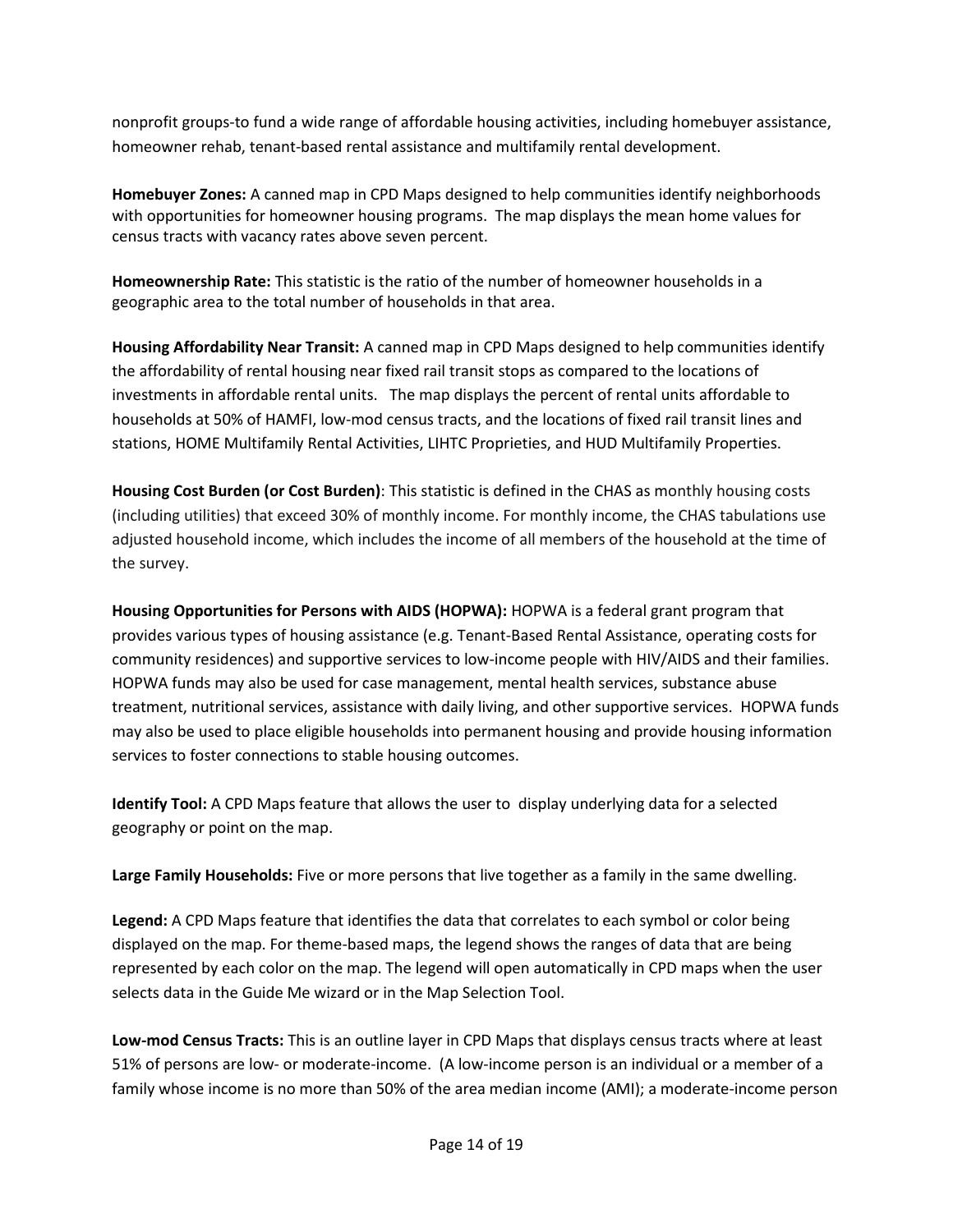is an individual or a member of a family whose income is between 50 - 80% of AMI.) This feature can help communities target investments to areas where at least 51% percent of the residents are low-mod persons. However, CPD Maps is not intended to be used to calculate whether the service area of a specific activity meets CDBG program requirements regarding the low- and moderate-income benefit national objective. Grantees should continue to follow the guidance provided by the CPD Office of Block Grant Assistance at <http://www.hud.gov/offices/cpd/systems/census/lowmod/>.

**Map Selection Tool:** A CPD Maps feature that allows the user to create a custom map by selecting any of the available theme-based, outline-based or point-based map layers to display.

**Map Query Tool:** A CPD Maps feature that helps the user to identify geographies, such as census tracts or counties that meet up to three specific criteria set by the user. The user selects the type of geography, the data variables, and the query parameters for each variable. When the user has made those selections, the Map Query Tool will return a list of geographies that meet the specified criteria and will outline those geographies in green on the map.

**Median:** This statistic is the middle value in a distribution of data for a particular area of observation. An equal number of values fall above and below the median.

**Natural Breaks:** A classification method that identifies breakpoints by looking for groupings and patterns in the underlying data to minimize the variations within each class.

**Need for Rental Rehab:** A canned map in CPD Maps designed to help communities locate places where there might be a need for rehabilitation of rental housing. The map displays the percent of housing built before 1980 and the low-mod census tracts.

**Non-Entitlement:** A governmental entity that does not receive funds directly from HUD for one or more of the four formula grant programs (CDBG, HOME, HOPWA, and ESG). These governmental units/entities participate in HUD's formula block grant programs by applying for funds directly from their State.

**Neighborhood Stabilization Program (NSP):** The Neighborhood Stabilization Program (NSP) was established for the purpose of stabilizing communities that have suffered from foreclosures and abandonment through the purchase and redevelopment of foreclosed and abandoned homes and residential properties. [NSP1,](http://portal.hud.gov/hudportal/HUD/program_offices/comm_planning/communitydevelopment/programs/neighborhoodspg/nsp1) a term that references the NSP funds authorized under [Division B, Title III](http://portal.hud.gov/hudportal/documents/huddoc?id=DOC_12714.pdf) [of the Housing and Economic Recovery Act \(HERA\) of 2008](http://portal.hud.gov/hudportal/documents/huddoc?id=DOC_12714.pdf), provides grants to all states and selected local governments on a formula basis.

[NSP2](http://portal.hud.gov/hudportal/HUD/program_offices/comm_planning/communitydevelopment/programs/neighborhoodspg/arrafactsheet), a term that references the NSP funds authorized under the American Recovery and Reinvestment Act (the Recovery Act) of 2009, provides grants to states, local governments, nonprofits and a consortium of nonprofit entities on a competitive basis. The Recovery Act also authorized HUD to establish [NSP-TA](http://portal.hud.gov/hudportal/HUD/program_offices/comm_planning/communitydevelopment/programs/neighborhoodspg/nspta), a \$50 million allocation made available to national and local technical assistance providers to support NSP grantees.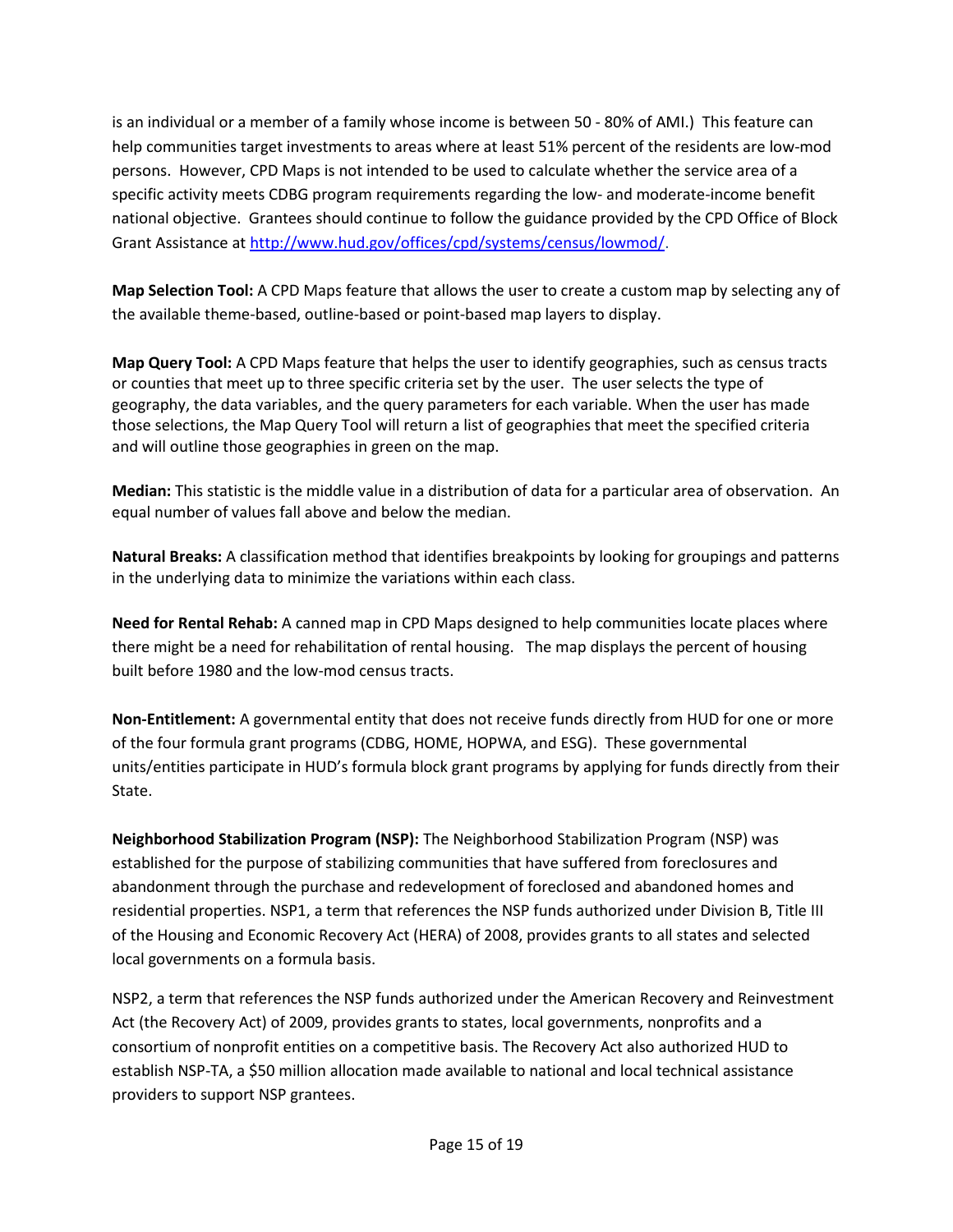[NSP3](http://portal.hud.gov/hudportal/HUD/program_offices/comm_planning/communitydevelopment/programs/neighborhoodspg/nsp3), a term that references the NSP funds authorized under the Dodd–Frank Wall Street Reform and Consumer Protection Act (Dodd-Frank Act) of 2010, provides a third round of neighborhood stabilization grants to all states and select governments on a formula basis

**NSP1 Target Areas:** Communities that received grants under the first round of the Neighborhood Stabilization Program (NSP), a formula grant program, were required to identify their "areas of greatest need" and to target their resources to those areas. NSP grantees had to identify specific areas met HUD criteria for foreclosure and vacancy rates and submit them to HUD. HUD compiled that information it is displayed as outline-based layers in CPD Maps.

**NSP2 Target Areas:** Communities that received grants under the second round of the Neighborhood Stabilization program, a competitive program called NSP2, were required to identify their "areas of greatest need" and to target their resources to those areas.NSP2 grantees were required to identify specific areas met HUD criteria for foreclosure and vacancy rates and submit them to HUD. HUD compiled that information and it is displayed as outline-based layers in CPD Maps.

**Outline-based Layer:** A type of map that displays the boundaries for a given geography. In CPD maps, an outline-based layer is used to show the boundaries of certain places (i.e. grantee jurisdictions, or congressional districts) and to identify census tracts that meet a certain threshold for a particular data point (i.e. census tracts with a vacancy rate greater than 10%).

**Permanent Supportive Housing:** Housing that does not place a limit of the length of time a resident is able to live there, and that is provided with supportive services. Supportive housing is provided for homeless persons and persons with disabilities; including mental illness, chronic substance abuse, physical handicaps, and HIV/AIDS to help stabilize their lives and assist them live as independently as possible.

**Point-based Layer:** A type of map that displays the coordinate locations of the selected characteristic. An example in CPD Maps would be a map that shows the locations for all the HUD multifamily properties. When creating a custom map, the user can display multiple point-based layers at once in conjunction with one theme-based layer and one outline-based layer.

**Poverty Rate:** The ratio of the number of families living below the appropriate poverty threshold relative to the population as a whole. Households are classified as poor when the total income of the householder's family in the last 12 months is below the threshold. The Census Bureau uses a set of money income thresholds that vary by family size and composition to determine who is in poverty. If a family's total income is less than the family's threshold, then that family and every individual in it is considered in poverty. The poverty thresholds vary depending upon three criteria: size of family, number of children, and, for one- and two- person families, age of the householder.

**Qualified Census Tracts (QCT):** This is an outline layer in CPD Maps that displays any census tract (or equivalent geographic area defined by the Census Bureau) in which at least 50 percent of households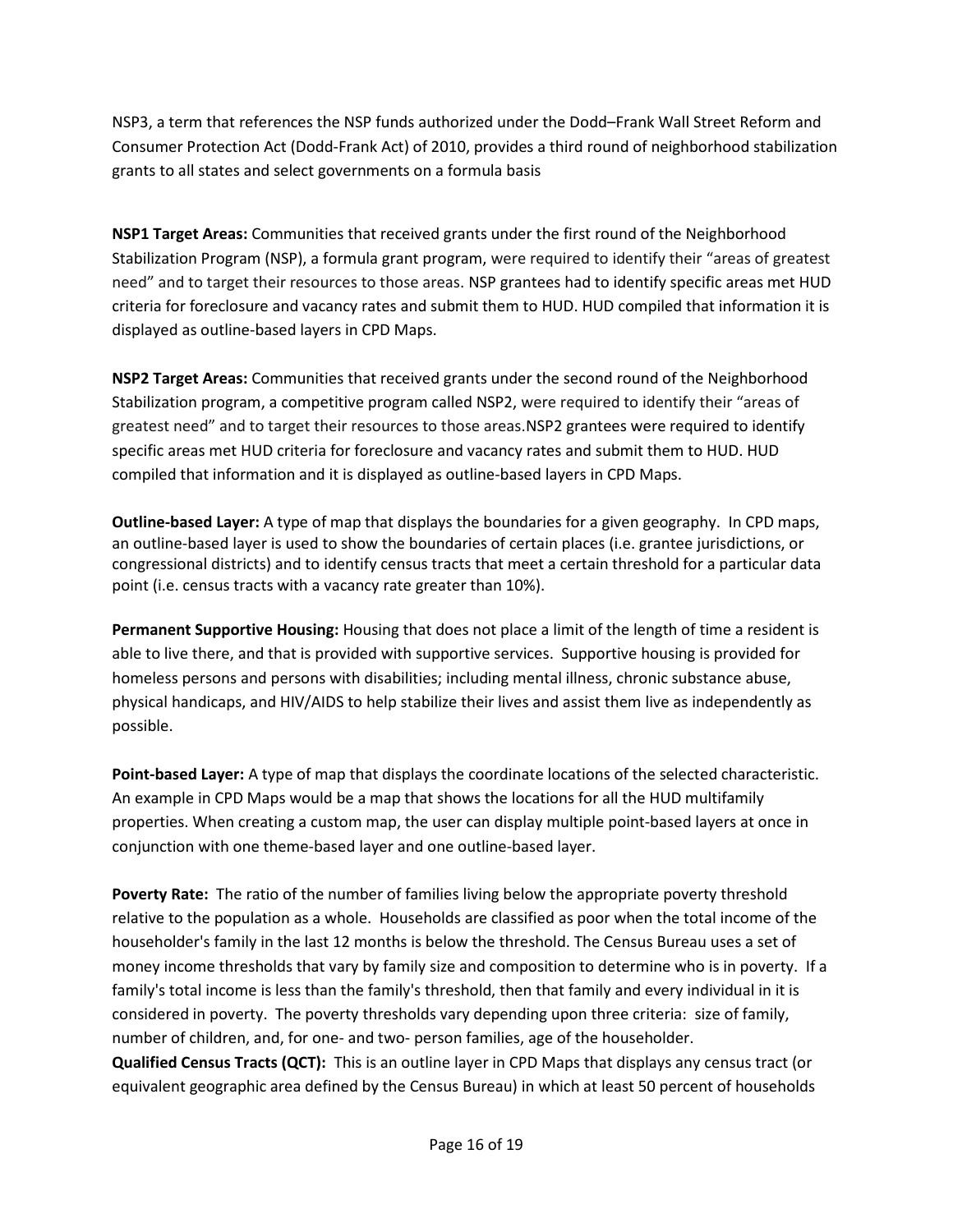have an income less than 60 percent of the area median gross income or have a poverty rate of at least 25 percent. The Low Income Housing Tax Credit (LIHTC) program provides incentives for developers to create affordable housing in Qualified Census Tracts.

**Quantiles:** This classification changes the range of each class so that each class contains the same number of geographies. For example, if the user were classifying 30 census tracts into 3 categories, the system would create breakpoints to ensure that 10 census tracts fell into each category.

**Rate per Population of AIDS:** This statistic shows the AIDS incidence rate per 100,000 persons and is used as part of the formula for distributing HOPWA funding (25%, with data reported over three years). This data is collected by the Center for Disease Control and Prevention.

**Regional Data:** One of the three options in CPD Maps for setting the basis of the class-breaks of a theme-based map. Regional data will break the data chosen into ranges according to the geography of the Bureau of Economic Analysis Regions.

**Rental Market Near Transit:** A canned map in CPD Maps designed to help communities identify the strength of the rental market near fixed rail transit stops. The map displays the change in median rent, low-mod census tracts, and the locations of fixed rail transit lines and stations, HOME Multifamily Rental Activities, LIHTC Proprieties, and HUD Multifamily Properties.

**Risk of Homelessness from Increased Rents:** A canned map in CPD Maps designed to help communities identify neighborhoods where rents are increasing, which may result in homelessness. The map displays the change in median rent, low-mod census tracts, and the locations HOME Multifamily Rental Activities, LIHTC Proprieties, and HUD Multifamily Properties.

**Risk of Homelessness from Housing Instability**: A canned map in CPD Maps designed to help communities identify neighborhoods with high instances of overcrowding, which may result in homelessness. The map displays the percent of extremely low income households with overcrowding, and the locations of HOME Multifamily Rental Activities, LIHTC Proprieties, and HUD Multifamily Properties.

**Severe Housing Cost Burden (or Severe Cost Burden)**: Housing cost burden is defined in the CHAS as monthly housing costs (including utilities) that exceed 50% of monthly income. For monthly income, the CHAS tabulations use adjusted household income, which includes the income of all members of the household at the time of the survey.

**Settings**: A CPD Maps feature that allows the user to adjust the way that a map layer is displayed. Not all map layers have all settings choices.

Choices include:

• The transparency or opacity of the map,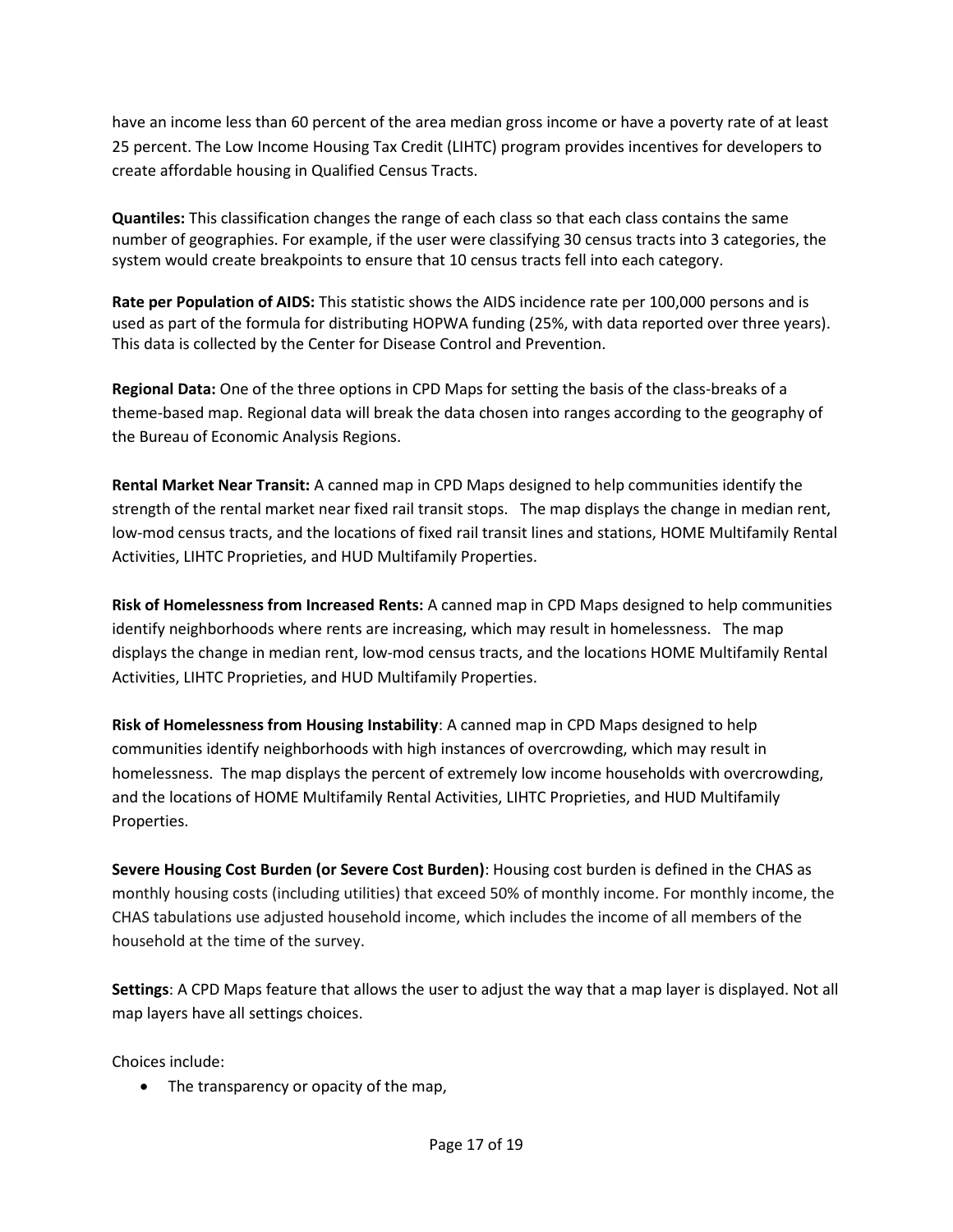- The level of geography at which the map is drawn (census tract, county, or state),
- The basis for the class-breaks of a theme-based layer (national, regional, or grantee jurisdiction data)
- The classification method, (natural breaks, equal intervals, geometrical Intervals, quantiles, and custom),
- The number of ranges displayed (from two to five classes), and
- The values for the class-breaks of a theme-based map, which are set either by choosing a different classification method or individually by the user. Adjustments to the number of ranges and the breakpoint between the classes can significantly alter the information, trends, and patterns conveyed on the map.

**Substandard Housing:** A housing unit that lacks complete kitchen or plumbing facilities.

**Tenure**: The owner or renter status of an occupant of a housing unit.

**Tenant Based Rental Assistance**: Housing assistance provided to a household in the form of a housing voucher or certificate that provides a government subsidy for all or part of the cost of a rental unit chosen by the client.

**Theme-based/Thematic Layer**: A type of map layer that displays data summarized into ranges at a particular geographic level. The system automatically creates the ranges for each "class break" in the data based on the geography selected. Data is broken up into ranges according to the distribution of that characteristic at the national, regional, or local jurisdiction level, depending on which geographic scale you choose. Ranges are displayed on the map as different colors.

The user can modify a theme-based map in the settings by choosing the number of classes (from two classes to five classes) and how to set the breaks between classes. Natural Breaks is the default classification. Other options include Equal Intervals, Geometrical Intervals, Quantiles, and Custom. Adjustments to the number of classes and the breakpoint between the classes can significantly alter the information, trends, and patterns conveyed on the map.

**Transitional Housing**: A project that is designed to provide housing and appropriate supportive services to homeless individuals and families to facilitate the movement to independent living within 24 months. For purposes of the HOME program, there is not HUD-approved time period for moving to independent living.

**Underserved Areas**: This is an outline layer in CPD Maps. Underserved areas are defined by HUD as areas traditionally underserved by mortgage lending. Specifically, HUD defines a census tract as an underserved area if (1) the median income for the tract is no greater than 90 percent of the area's median income or (2) minorities account for at least 30 percent of the tract's population and the tract's median income is no greater than 120 percent of the area's median income.